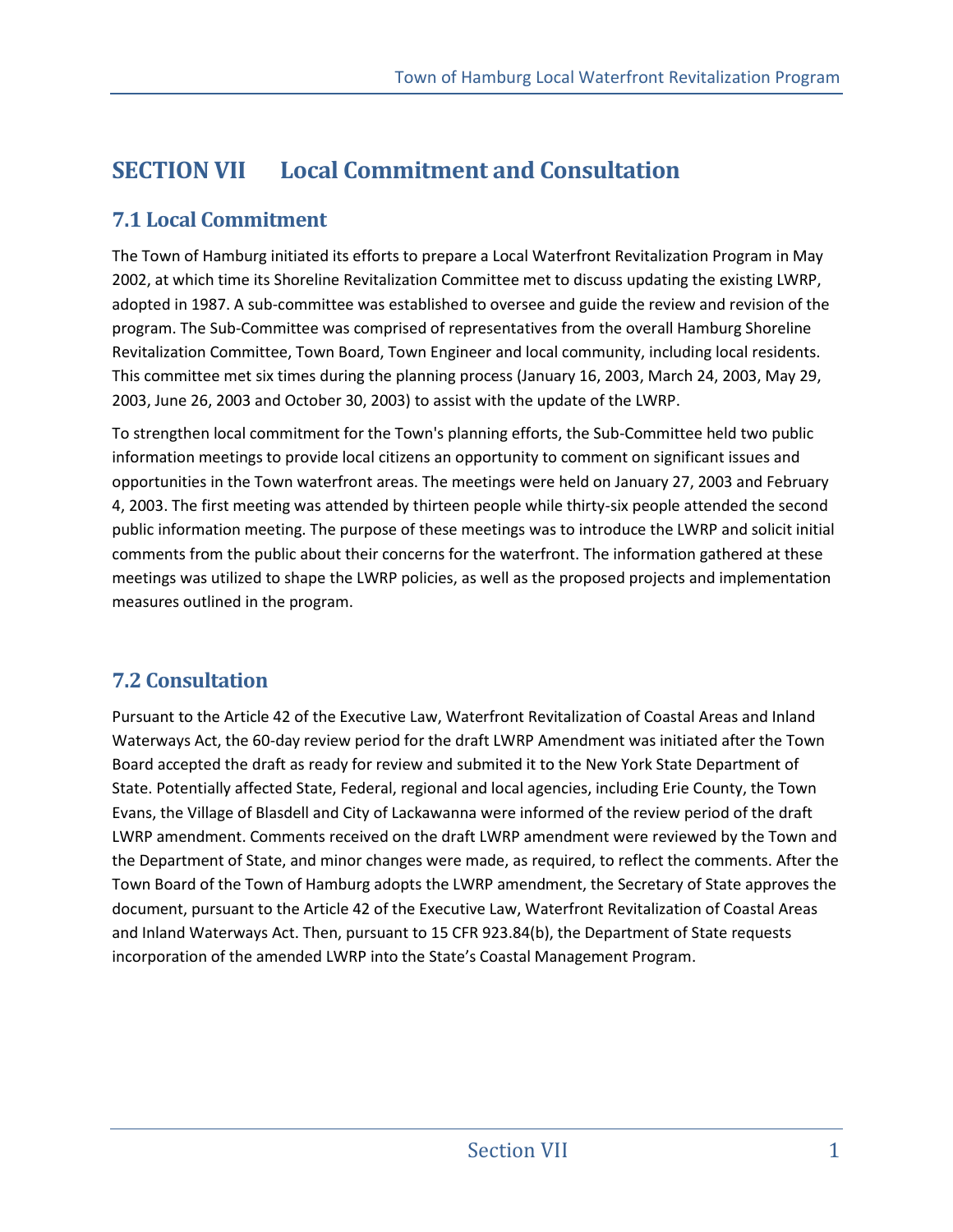#### **HELP US PLAN FOR YOUR FUTURE**

Economic Development Community Character Flooding and Erosion Protection

Water Quality **Visitorship/Tourism** 



Industrial Development Public Access and Trails Water and Sewer Services Scenic Resources Parks and Recreation PLEASE ATTEND A PUBLIC INFORMATION MEETING ON FEBRUARY 4, 2003 at 7:00 PM AT THE LAKESHORE FIRE HALL TO DISCUSS THE ISSUES AND CONCERNS THAT WILL GUIDE THE FUTURE OF YOUR WATERFRONT Town of Hamburg Local Waterfront Revitalization Program Sponsored by the Town of Hamburg Shoreline Revitalization Committee on behalf of the Town Board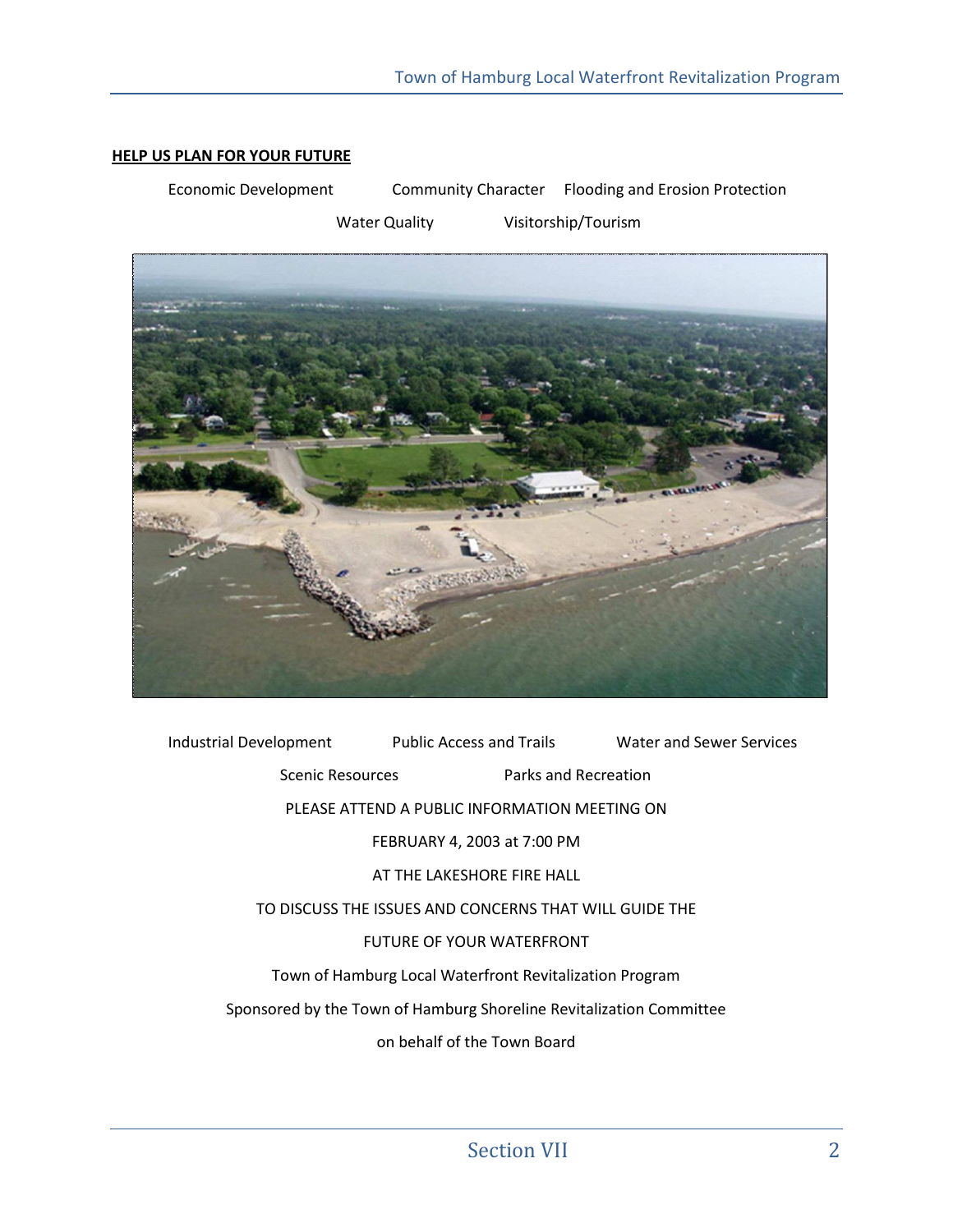## **Meeting Notes**

**Town of Hamburg Local Waterfront Revitalization Program Public Information Meeting January 27, 2003 Hamburg Town Hall** 

#### Attendees:

Gerard Kapsiak, Town Engineer, Shoreline Revitalization Sub-Committee Paul DeWald, Shoreline Revitalization Sub-Committee Tom Bender, Shoreline Revitalization Sub-Committee (end of meeting) Tom Quatroche, Jr., Councilman Joe Kilian Richard Miller Dave Woelfling Martin Denecke, Director of Recreation Laura Hahn Jane McAnaney T.J. Pignataro, Buffalo News Wendy Salvati, Wendel Duchscherer Gary Palumbo, Wendel Duchscherer

Wendy Salvati opened the public information meeting with an introduction to the LWRP. She explained that the Town's Shoreline Revitalization Committee began the process of updating the (1987) LWRP. The purpose of the LWRP is to create a plan for the Town's waterfront and to establish policies to protect the natural waterfront and improve public access by refining the State's more general policies.

The purpose of the meeting is to gather public input on local conditions and issues before revising the LWRP policies.

Councilman Tom Quatroche asked Ms. Salvati to point out the differences in scope between the 1987 LWRP and the current effort.

Ms. Salvati replied that the current project would be more specific where the original LWRP was generic. It will also take into consideration all the changes and projects that have occurred since then.

To date, an inventory of existing conditions has been compiled and mapped. Ms. Salvati noted some of the changes and projects since the 1987 LWRP: Athol Springs Shoreline Protection project, Old

Lakeshore Road Erosion protection project, the proposed scenic overlook at Foit's, Woodlawn Beach and Town Park improvement projects, and the visitor's center at the Wanakah water plant. In addition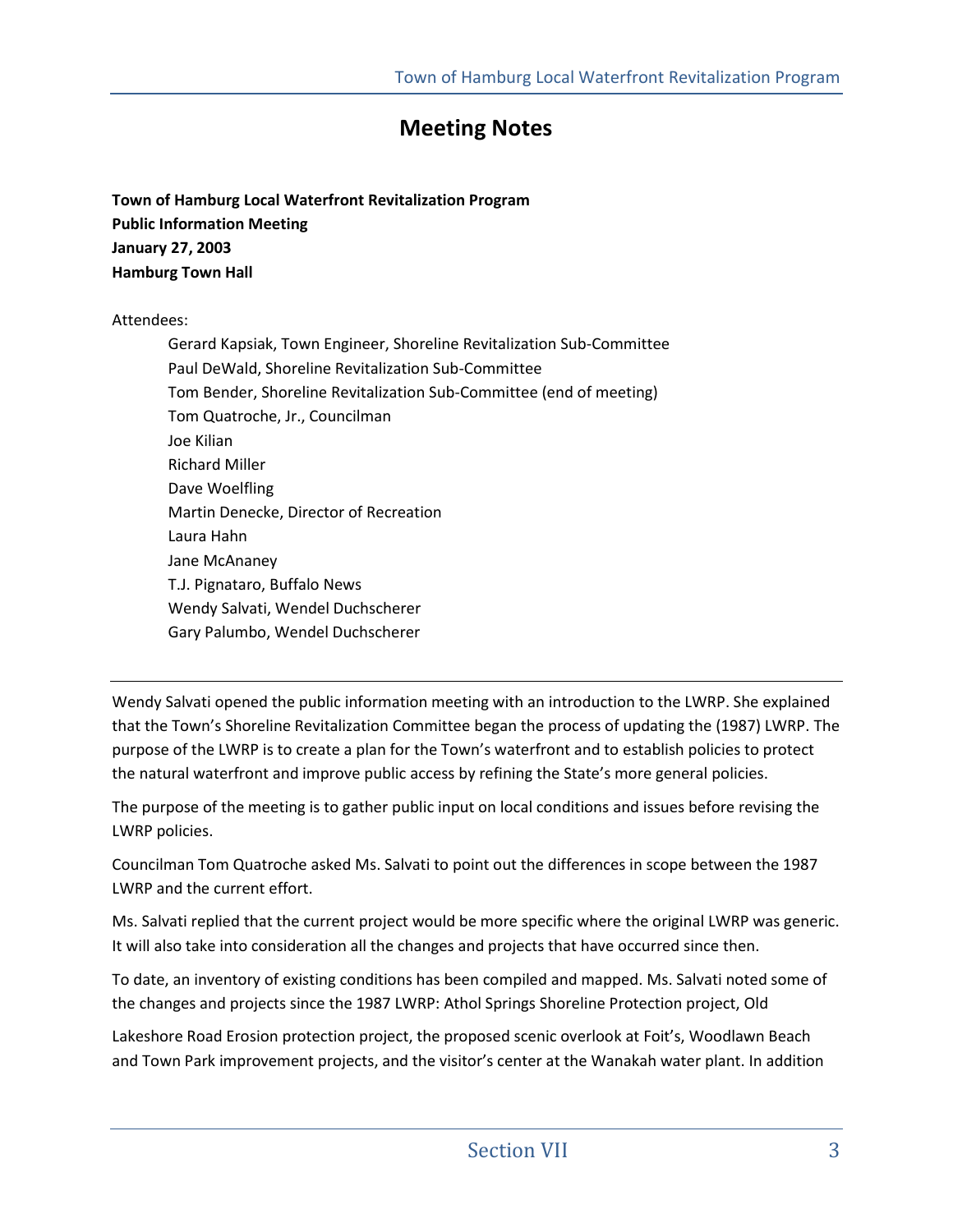the current LWRP will look at possible zoning changes. Also the LWRP boundary is proposed to be changed to better reflect only the areas relevant to the waterfront.

Joe Kilian made several suggestions:

- The LWRP address a possible connection to the GBNRTC recreation trail.  $\bullet$
- In order to maintain designation as part of the New York Seaway Trail, there cannot be any billboards on Route 5.
- Improve markings and identification of easements and right-of-ways for public access to the beach and waterfront.

Richard Miller suggested that any future improvements to Route 5 should not include road widening that would cut the community off from the waterfront and beach. Route 5 should not become like the Robert Moses Expressway. He added the importance of maintaining the tunnel under Route 5 near the Wanakah water plant.

Ms. Salvati added that the proposed Seaway Trail Visitors Center project would include improving the path from the tunnel to the beach.

Councilman Quatroche stated that it would be helpful to understand what easements and rights-of-way are on record with the Town. It is understood that some are now privately held and some public easements have been encroached upon. Mr. Kilian stated that he has old maps showing access locations.

Mr. Miller raised the concern regarding making the beach accessible to non-Hamburg residents.

Paul DeWald added that there needs to be access and parking for Hamburg residents that don't live in the immediate waterfront neighborhoods.

Mr. Kilian added that litter is an issue. He would like to see a "tread lightly" or "leave it cleaner than you found it" educational program. Also regarding maintenance, the tunnel needs to be painted.

Mr. Kilian noted that by not having any transient docks for a boater to tie-up to, there is no way for visitors to stop and eat or shop in the community.

Mr. DeWald added that the lack of a protected harbor and facilities for visitors is a detriment.

The concept was discussed of constructing a breakwall and creating a harbor from Foit's to Hoaks and then adding facilities for transient boaters.

Mr. Miller asked why large stone from road projects couldn't be used to protect Route 5 in Athol Springs.

Councilman Quatroche reminded the audience that the Town has been working with Assemblyman Dick Smith, DOT and the Army Corps of Engineers to complete the project. DOT is committed to the project and the ACE should be done with their feasibility study soon.

It was concluded that due to the costs involved, the only way for a marina project to go forward would be for it to be a federal project. Then it could not remain only a local facility for Hamburg residents.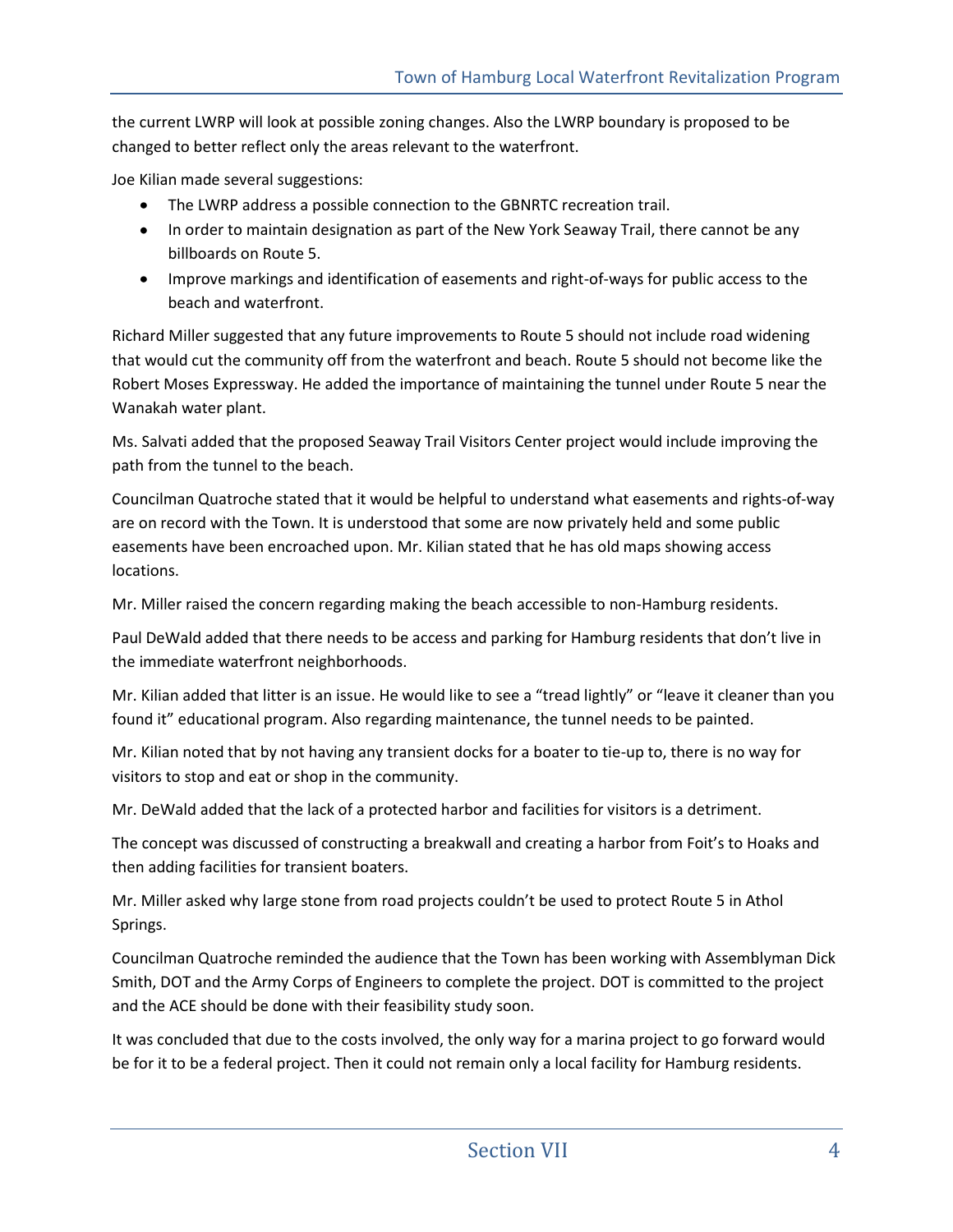Mr. DeWald added that such a large project in the water would be subject to permit and regulatory issues. It's not just the cost, so even if the Town wanted to move forward, it would have to be a State/Federal project and then be required to be accessible and opened to the general public.

Mr. Kilian noted that Route 5 is on an intercontinental bicycle route, but Hamburg is not very inviting for people to stay over. There are opportunities to create business opportunities.

Dave Woelfling stated that while large projects like a marina are good, the vision (for the LWRP) should be more pragmatic. We know there is not going to be money for a marina, so the focus should be on small achievable projects. He noted several:

- Address the known blight areas; Hoaks dumpsters and Foit's
- Address removing things that block the view of the lake
- The rip rap protection around the Bed Rock Café is atrocious (broken concrete rubble)
- Complete the splash-over projects
- DOT should include gateway treatments at both ends of Route 5 (in Hamburg)  $\bullet$

Mr. Woelfling stated that if there were a marina he would get a new boat, but like many other people, jet skis and personal watercraft have replaced boats. Maybe what is needed is a safe and secure staging place (and parking) for the smaller personal watercraft.

Mr. Miller suggested that the road where it curves at Foit's should be widened and straightened.

Mr. Kilian noted that there are shipwrecks in the lake. Mr. DeWald added that the dive shop in Hamburg might provide some insight to the opportunities.

Mr. Kilian noted another commercial opportunity that Hamburg has not taken advantage of is fishing.

Ms. Salvati concluded the meeting by thanking everyone for their input and reminding them that the next public information meeting will be held February 4, at 7:00 in the Lake Shore Fire Hall.

The meeting ended at approximately 7:00.

cc: Shoreline Revitalization Committee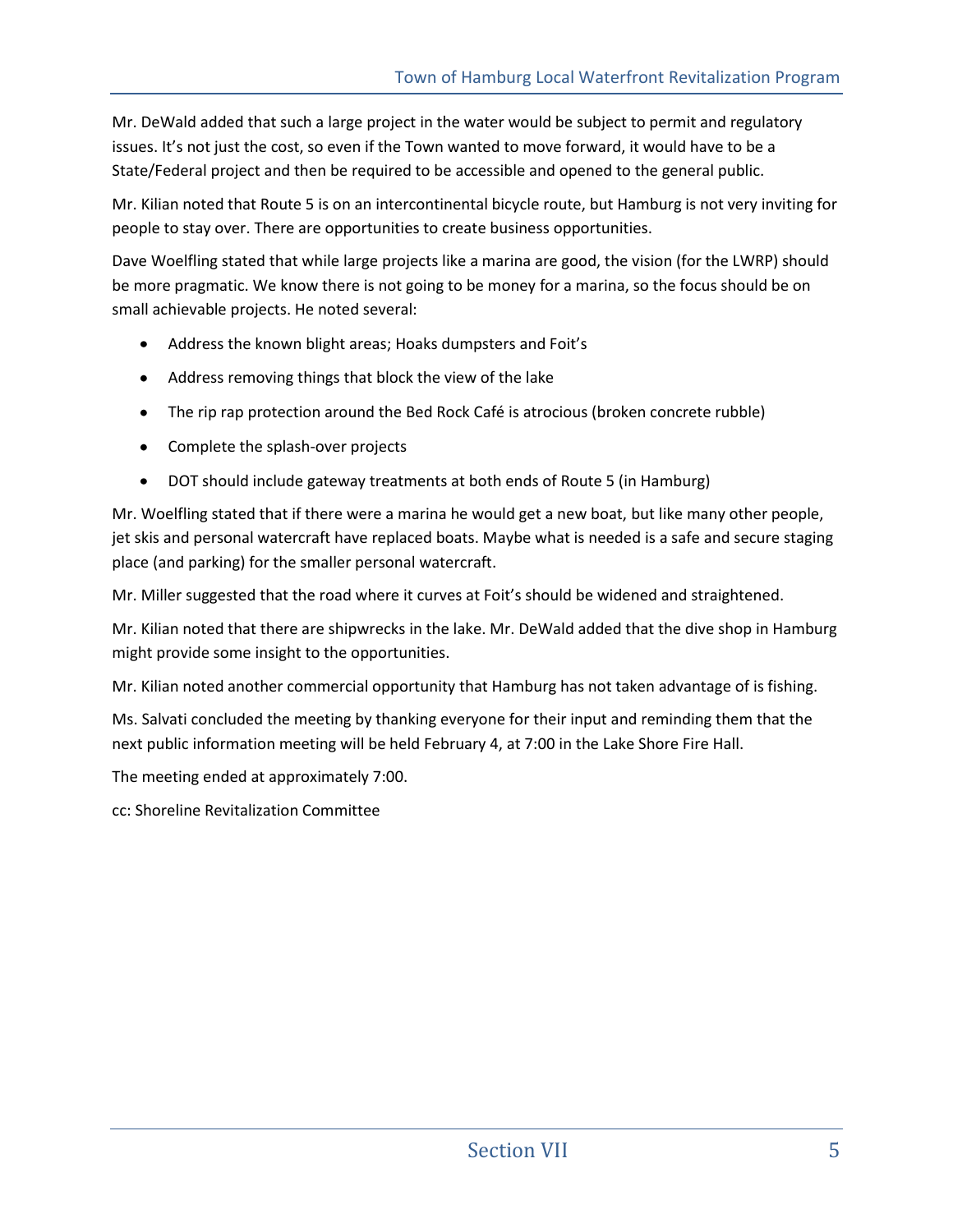## Meeting Notes

**Town of Hamburg Local Waterfront Revitalization Program Public Information Meeting February 4, 2003 – 7:00 PM** 

**Lake Shore Fire Hall** 

#### Attendees:

| Gerard Kapsiak, Town Engineer, Shoreline/LWRP Sub-Committee |                                  |
|-------------------------------------------------------------|----------------------------------|
| Tom Bender, Shoreline/LWRP Sub-Committee                    |                                  |
| Larry Cobado, Shoreline/LWRP Sub-Committee                  |                                  |
| Katie Schneider, Shoreline/LWRP Sub-Committee               |                                  |
| Tom Quatroche, Jr., Councilman                              |                                  |
| <b>Fred Harrington</b>                                      |                                  |
| Joe Kilian                                                  | Paul Schultz                     |
| Tina Kilian                                                 | <b>Rosemary Donahue</b>          |
| Joe Kleinfelder                                             | Jerry Bastedo                    |
| Joe Rafter                                                  | Melinda Disare                   |
| Marie Cobado                                                | Mike McNamara                    |
| <b>Fred Dinkel</b>                                          | Joseph $R(?)$                    |
| <b>Bill Curran</b>                                          | Joseph Kasperek                  |
| <b>Tom Disare</b>                                           | Steve McCabe                     |
| Jeff Reid                                                   | Leslie Winter                    |
| Bruce Thompson, Shoreline Committee                         | David Peters                     |
| <b>Richard Miller</b>                                       | Tony Verdi                       |
| Melanie Gregg (for Assemblyman Dick Smith)                  | Peter Krzemien                   |
| Caroline Schreggenburger                                    | Kathy Sweetland                  |
| Jeff Sweetland                                              | George Sweetland                 |
| Wendy Weber Salvati, Wendel Duchscherer                     | Gary Palumbo, Wendel Duchscherer |

Councilman Tom Quatroche opened the public information meeting by welcoming the public and introducing Wendy Weber Salvati, the Planning Consultant that is assisting the Town with the update of the LWRP.

Ms. Salvati gave a brief introduction to the LWRP. She explained that the Town's Shoreline Revitalization Sub-Committee began the process of updating the (1987) LWRP. The purpose of the LWRP is to create a plan for the Town's waterfront and to establish the most appropriate local policies to protect the natural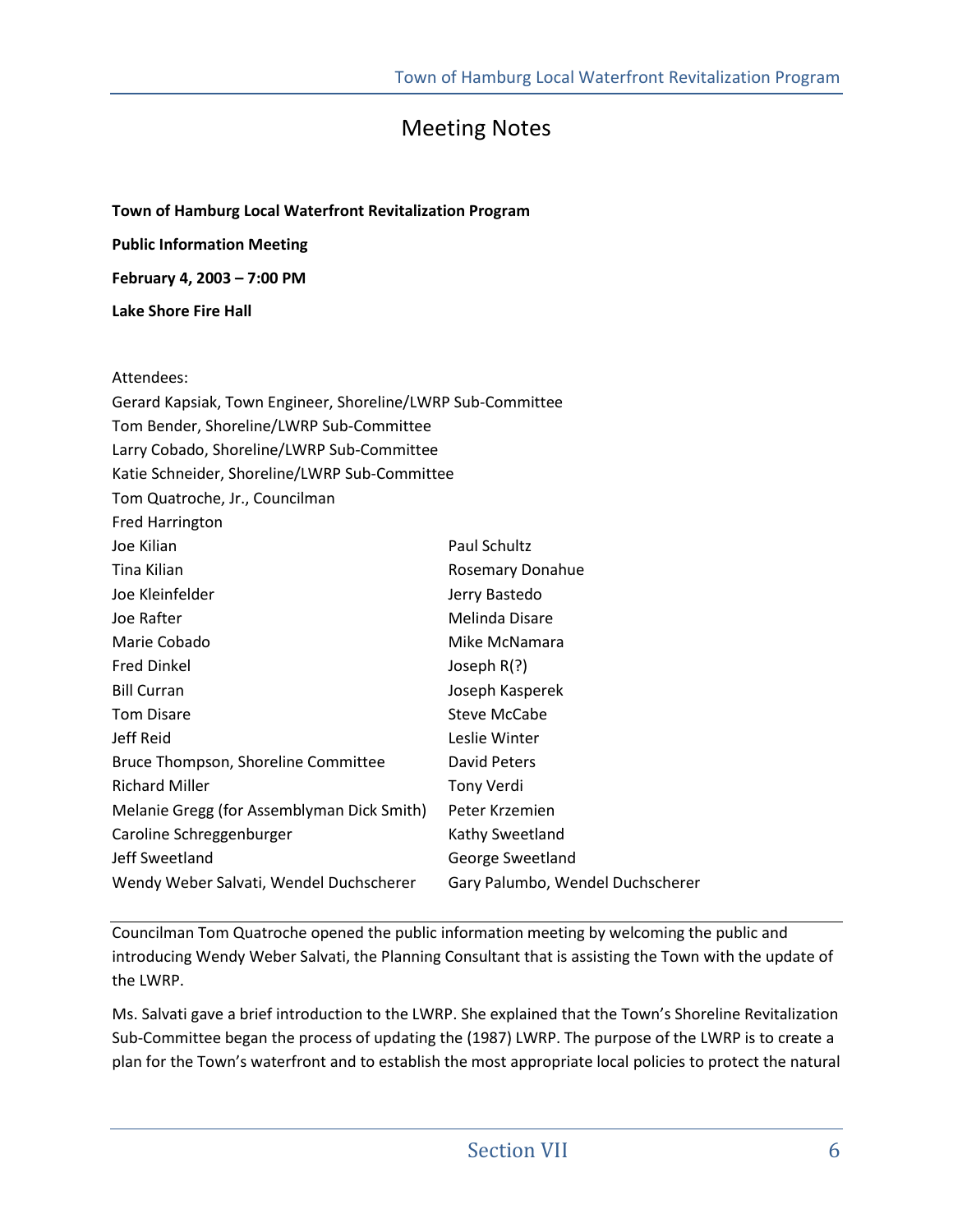waterfront and improve public access. The process will refine the State's original and more general policies.

We will also be updating the LWRP to be consistent with the 1997 Master Plan, and to reflect many other changes that have occurred along the shoreline since the 1987 adoption of the LWRP.

The purpose of the meeting is to gather public input on local conditions. At this point we are looking for new issues, opportunities and concerns before revising the LWRP policies.

Councilman Quatroche introduced the Hamburg Shoreline Revitalization Committee members in attendance and pointed out the maps and aerial photography displayed in the room.

Joe Kilian noted that he talked to the NYSDOT regarding alternative culvert design for Berricks Creek under Route 5 utilizing aesthetically pleasing guide rails. It could be similar to the Route 5 bridge in Barcelona, New York.

A resident discussed the use of the extension of Rogers Road for beach access. Unfortunately, because this is not a formal public beach there is no policing or maintenance.

Councilman Quatroche stated that we need to identify all the public rights-of-way and easements that provide access. He is having the Town Legal Department look into it.

It was also noted how successful the annual Beach Clean-up has been working thanks to the assistance of the Operating Engineers.

A resident noted that she envisions a more "residential feel" to the waterfront. She believes the waterfront is not used enough. There needs to be more bike paths and more public access.

Mr. Kilian discussed some history of Route 5 and its early use as a bike path, which led to it being paved.

A resident suggested installing historical markers along the roadway.

Ms. Salvati noted that one goal of the Greater Buffalo Niagara Regional Transportation Council (GBNRTC) is to expand multi-use paths throughout Erie County, particularly along the shoreline. The Town of Hamburg has received a grant to design and construct a pathway along Hoover Road, from the terminus of the pathway at Woodlawn Beach State Park to Route 5, near Hoak's.

Ms. Salvati asked if the residents felt there was enough public access to the shoreline?

Bruce Thompson said that in 1959 the idea was to have access at the foot of Amsdell Road, but the adjacent property owner has erected a wall to block access.

The question was raised if we really need more public access, especially if we get Foits (referring to the Town's proposal to purchase this property and develop it into a scenic overlook).

Michael McNamara noted that it's not a question of access but of access to what. The Town needs to do something with the waterfront area it has now. It's not a pleasant situation.

A discussion began regarding the costs and engineering feasibility of various types of structures including groins, jetties and piers along the waterfront, particularly in the area offshore of the Athol Springs area.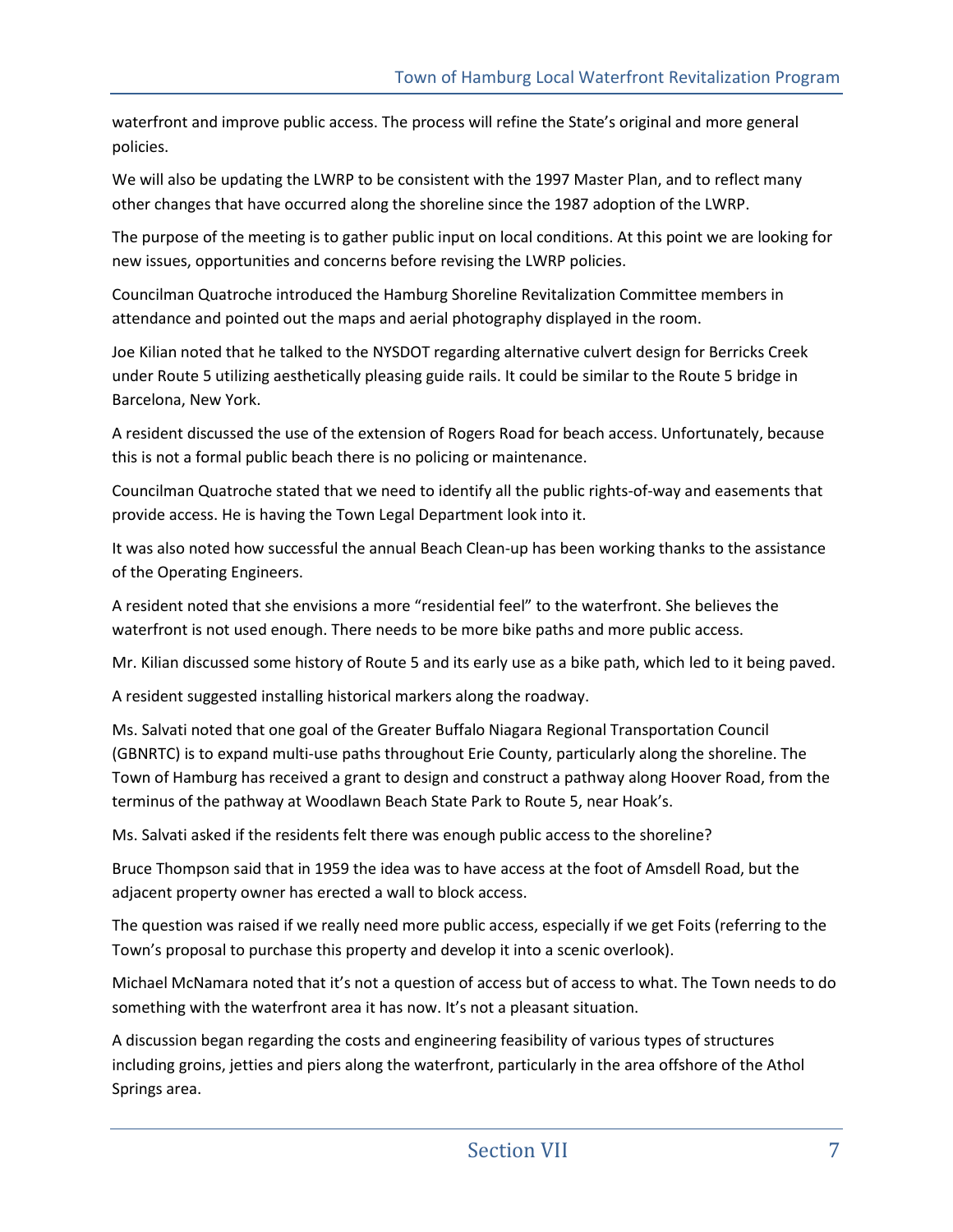Beach replenishment in general and the permitting issues for the past Town jetty project were also discussed at length. Presque Isle, Pennsylvania and the south shore of Long Island, New York were presented as good examples to follow.

Fred Harrington stated that considering the vacant industrial waterfront, the City of Buffalo, City of Lackawanna and Town of Hamburg should do a regional plan.

Joe Rafter suggested that a memorial to the crew of Light Ship 82, which was lost in a 1913 storm, be included at the proposed Seaway Trail Visitors Center at the former Wanakah water works building.

Mr. Kleinfelder stated that at one time there was a groin at Wanakah beach, but the residents took it out.

Mr. McNamara replied that it was put in "illegally" and the Army Corps had it bulldozed out, then they lost the beach.

Mr. Miller said that this is a tough area to keep a boat.

A long discussion ensued regarding littoral drift, accretion and scour as related to groin construction, beach nourishment and the general idea of constructing a safe harbor at the Town Park. It was suggested that the cost for the Army Corps. of Engineers/NYSDOT splash-over project be spent on a breakwall instead. There could be economic benefits for the Town that could offset costs. It was generally concluded that cost and permitting issues are prohibitive for such a project at the Town level.

Mr. Kilian and Joe Kleinfelder discussed parking and access issues in the area of Foits, suggesting a traffic light or tunnel for safely crossing the road at this location.

Dave Peters suggested that the Town-owned land on Lakeshore Road be improved with parking, benches and tables and a traffic signal at Mt. Vernon Blvd.

Fred Dinkel stated that the Snyder Tank property used to be a boat facility and should be re-established for such use.

A resident stated that there should be something more inviting for boaters that come through here to want to stop. We have no safe harbor or true attractions. Mr. Kilian said that Port Dalhousie, Ontario is a good example of spectacular and inviting waterfront development.

A resident noted water quality and poor sewage treatment as an issue that impacts the use of the waterfront.

A resident asked if a long pedestrian dock could be installed, similar to one in Lakeside, Ohio (Marblehead).

Ms. Salvati replied that such docks are difficult due to changing water levels, but noted that the Wanakah water works project is proposed to include a small dock.

Tony Verdi suggested ice skating as an activity at the Town Park or somewhere in the vicinity.

Re-establishment of the Hamburg Regatta was discussed. It was noted that although good cooperation was received from the Town, the local racing fleet is no longer interested in the race.